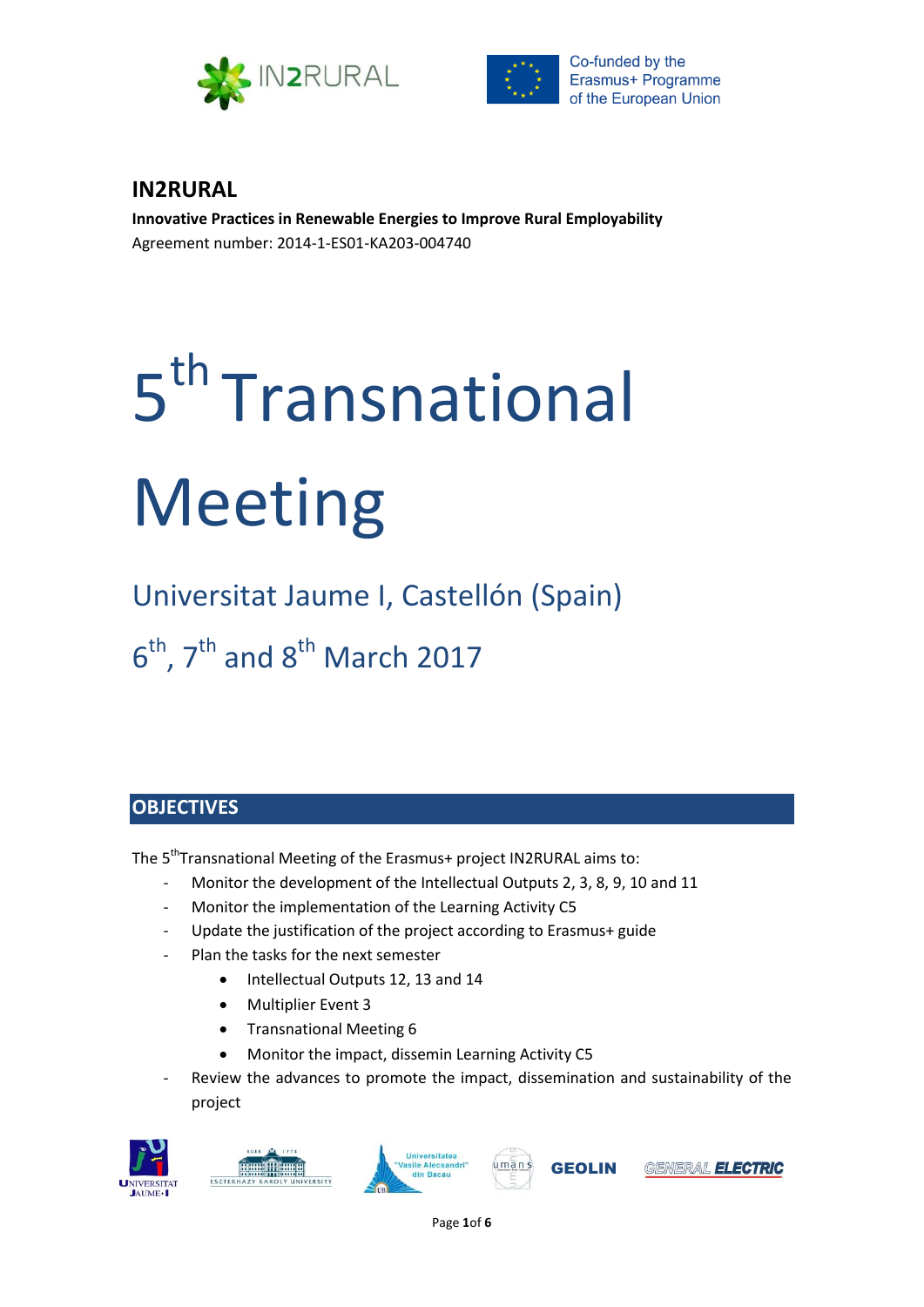



# **PROGRAMME**

# **MONDAY 6 TH MARCH 2017**

| 09.00-09.20 h. | Departure from Hotel Doña Lola to Universitat Jaume I<br>Place: Hall of Hotel Doña Lola<br>Coordinated by: Isabel Giménez                                                                                                                                                                                                                                                                                                                                                                                                                                                                                                                                                                                                                                                                                                                                                               |
|----------------|-----------------------------------------------------------------------------------------------------------------------------------------------------------------------------------------------------------------------------------------------------------------------------------------------------------------------------------------------------------------------------------------------------------------------------------------------------------------------------------------------------------------------------------------------------------------------------------------------------------------------------------------------------------------------------------------------------------------------------------------------------------------------------------------------------------------------------------------------------------------------------------------|
| 9.20-9.30 h.   | Welcome<br>Place: Meeting room TC2306, Dept. of Mechanical Engineering and Building<br>Coordinated by: Leonor Hernández                                                                                                                                                                                                                                                                                                                                                                                                                                                                                                                                                                                                                                                                                                                                                                 |
| 9.30-12.30 h.  | Session 1. Coordination of the national and international case studies. This<br>session includes:<br>Intellectual Output 8: Open on-line course of technical English for<br>renewable energy<br>Intellectual Output 9: Open on-line course of renewable energy for<br>local development<br>Intellectual Output 10: Compilation of case studies of applying<br>$\overline{\phantom{a}}$<br>renewable energies to local development nationally implemented<br>along the project: stage 1<br>Intellectual Output 11: Compilation of case studies of applying<br>local<br>development<br>renewable<br>energies<br>to<br>transnationally<br>implemented along the project: stage 2<br>Learning Activity C5: Blended mobility of higher education students<br>Place: Meeting room TC2306, Dept. of Mechanical Engineering and Building<br>Coordinated by: Leonor Hernández and Hèctor Beltran |
| 12.30-13.00 h. | Institutional group photo<br>Place: Agora<br>Coordinated by: UJI Communications Service                                                                                                                                                                                                                                                                                                                                                                                                                                                                                                                                                                                                                                                                                                                                                                                                 |
| 13.00-14.30 h. | Lunch<br>Place: Canteen of the Faculty of Economic and Juridical Sciences<br>Coordinated by: Isabel Giménez                                                                                                                                                                                                                                                                                                                                                                                                                                                                                                                                                                                                                                                                                                                                                                             |
| 14.30-17.00 h. | Session 2. Bilateral meetings between UJI and each partner<br>Justification of the attendance to the Transnational Meeting and collection<br>of the original documents for the justification of the project according to the<br>checklist. Revision of the Interim Reports and budget execution<br>Place: Meeting room TC2306, Dept. of Mechanical Engineering and Building<br>Coordinated by: Leonor Hernández and Isabel Giménez                                                                                                                                                                                                                                                                                                                                                                                                                                                      |











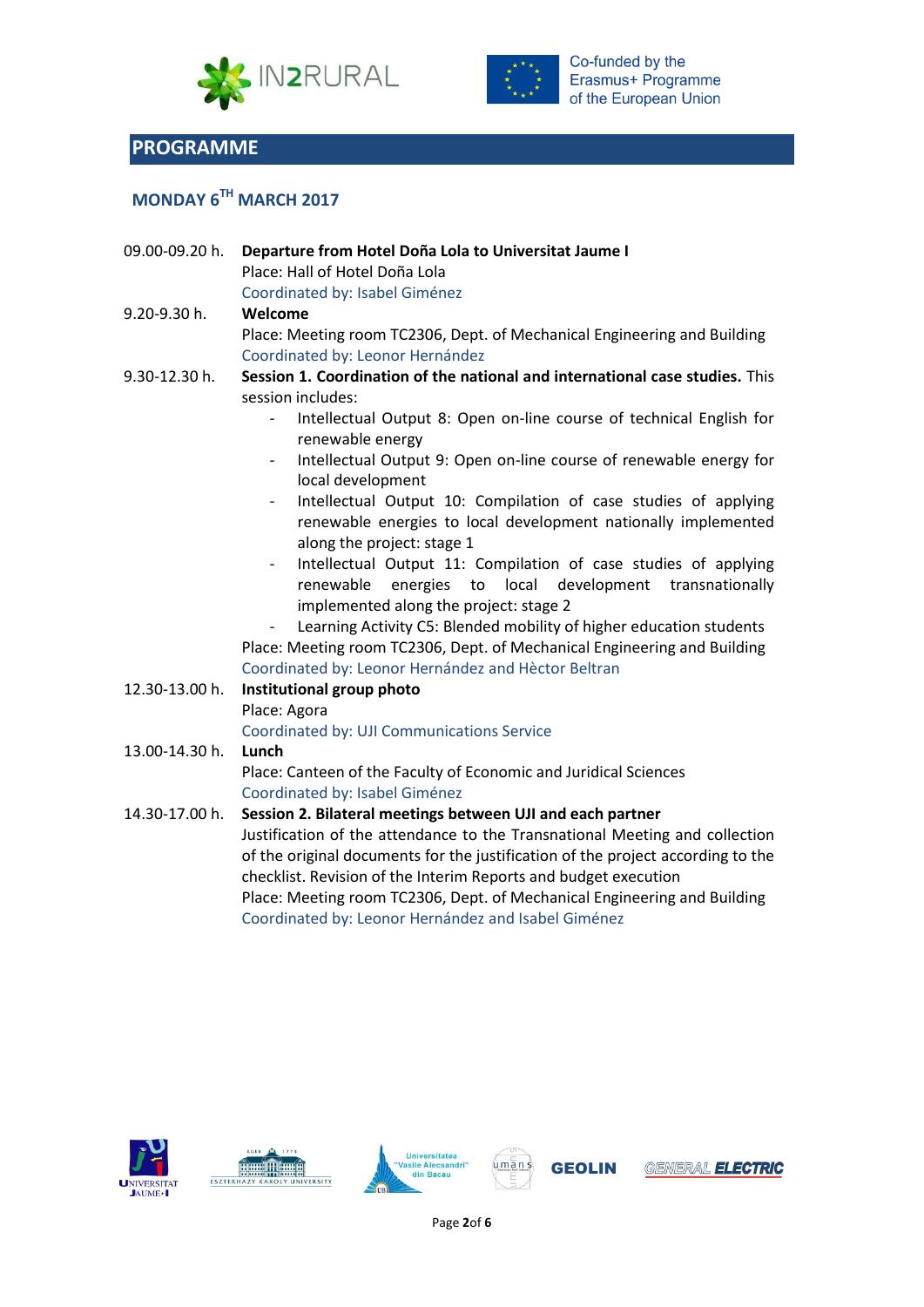



## **TUESDAY 7 TH MARCH 2017**

| 9.30-10.00 h.  | Session 3. Intellectual Output 2: Methodology and study of prospective                     |
|----------------|--------------------------------------------------------------------------------------------|
|                | and training needs of renewable energies market for local development                      |
|                | Place: Meeting room TC2306, Dept. of Mechanical Engineering and Building                   |
|                | Coordinated by: Leonor Hernández                                                           |
| 10.00-10.30 h. | Session 4. Intellectual Output 3: Design and production of material to                     |
|                | present the project to target collaborators                                                |
|                | Place: Meeting room TC2306, Dept. of Mechanical Engineering and Building                   |
|                | Coordinated by: Liliana Topliceanu                                                         |
| 10.30-12.00 h. | Session 5. Discussion and planning of the coming activities (I)                            |
|                | Intellectual Output 13: External final evaluation of the project                           |
|                | Intellectual Output 14: Manual about RES for local development<br>$\overline{\phantom{a}}$ |
|                | agents                                                                                     |
|                | <b>Multiplier Event 3</b><br>$\sim$                                                        |
|                | Transnational Meeting 6 (Hungary)<br>$\sim$                                                |
|                | Place: Meeting room TC2306, Dept. of Mechanical Engineering and Building                   |
|                | Coordinated by: Leonor Hernández                                                           |
| 12.00-13.00 h. | Session 6. Meeting with IN2RURAL students that are in Spain                                |
|                | Place: Meeting room TC2306, Dept. of Mechanical Engineering and Building                   |
|                | Coordinated by: Hèctor Beltran                                                             |
| 13.00-14.30 h. | Lunch                                                                                      |
|                | Place: Canteen of the Faculty of Economic and Juridical Sciences                           |
|                | Coordinated by: Leonor Hernández                                                           |
| 14.30-15.00 h. | Session 7. Situation of EKU replacement process                                            |
|                | Place: Meeting room TC2306, Dept. of Mechanical Engineering and Building                   |
|                | Coordinated by: Noémi Fiser                                                                |
| 15.00-17.00 h. | Session 8. Impact, dissemination and sustainability                                        |
|                | Place: Meeting room TC2306, Dept. of Mechanical Engineering and Building                   |
|                | Coordinated by: Leonor Hernández                                                           |
| 19.30-21.30 h. | Joint dinner. Departure from Hotel Doña Lola                                               |
|                | Place: Hall of Hotel Doña Lola                                                             |
|                | Coordinated by: Leonor Hernández                                                           |









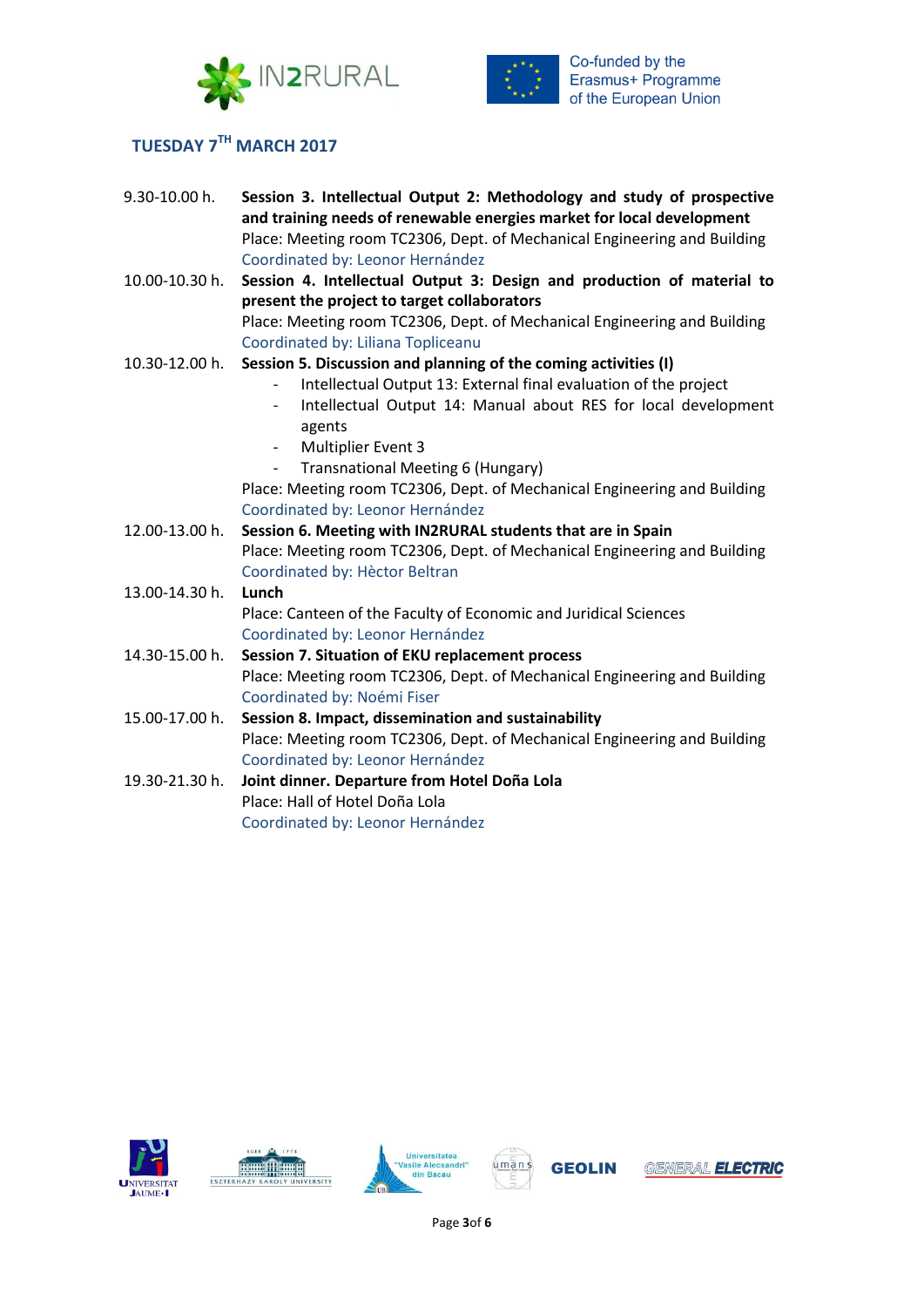



## **WEDNESDAY 8 TH MARCH 2017**

- 9.30-10.30 h. **Session 9. Discussion and planning of the coming activities (II). Intellectual Output 12: Active job search open course for renewable energy in rural areas** Place: Meeting room TC2306, Dept. of Mechanical Engineering and Building Coordinated by: Leonor Hernández and Laura Martínez 10.30-12.30 h **Session 10. Agreements, commitments and tasks distribution for the next semester** Place: Meeting room TC2306, Dept. of Mechanical Engineering and Building
- 12.30-13.00 h. **Session 11. Evaluation of the 5 THTransnational Meeting** Place: Meeting room TC2306, Dept. of Mechanical Engineering and Building Coordinated by: Leonor Hernández

Coordinated by: Leonor Hernández

#### 13.00-14.30 h. **Lunch**

Place: Canteen of the Faculty of Economic and Juridical Sciences Coordinated by: Leonor Hernández









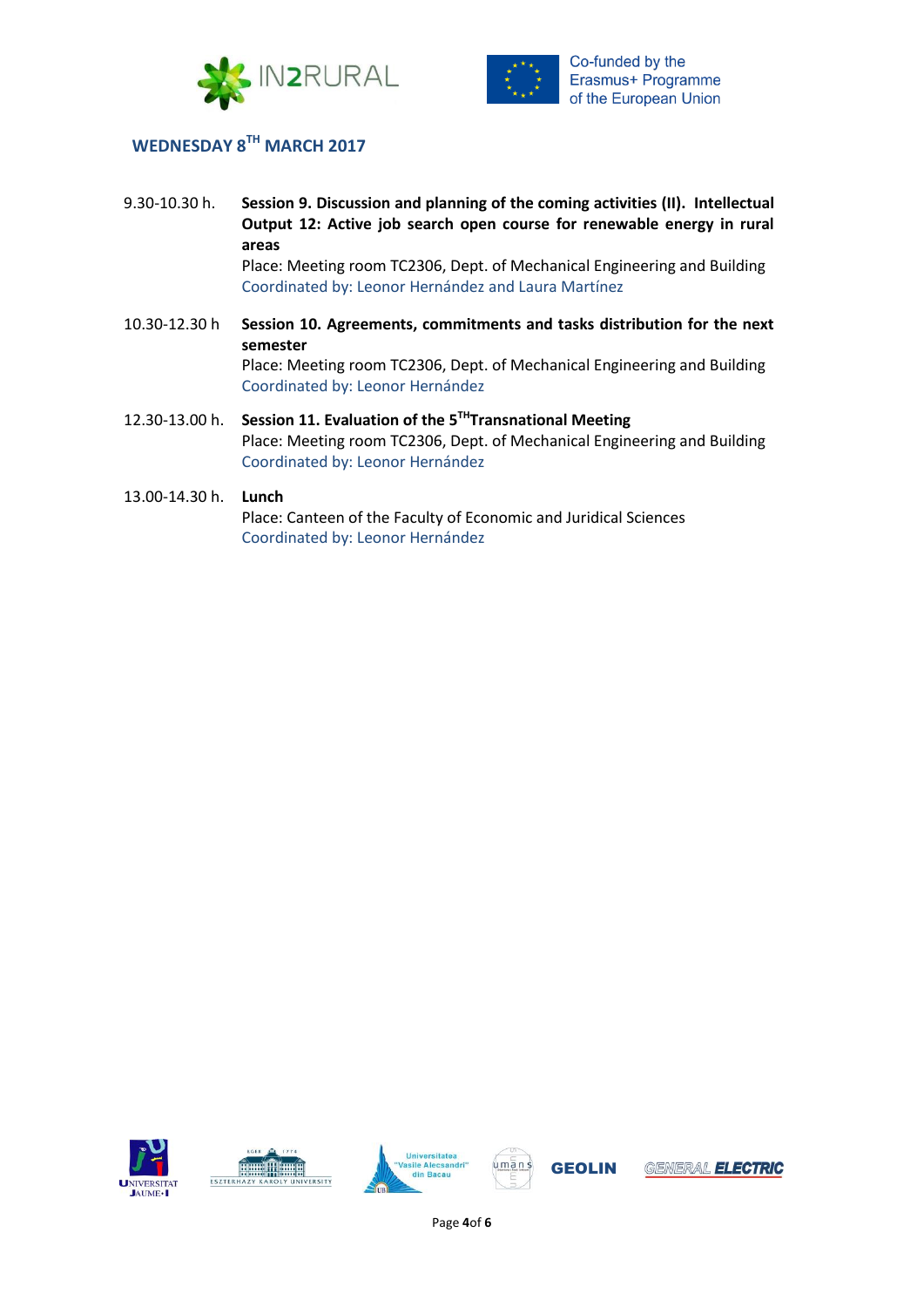



# **ATTENDANTS**

#### Participants covered by IN2RURAL grant

- Eszterházy Károly University of Applied Sciences (EKUAS): Noémi Fiser
- Universitat Jaume I (UJI): Leonor Hernández
- Universitatea Vasile Alecsandri din Bacău (UB): Liliana Topliceanu
- Geolin (GEO):
- General Electric (GE): Valerica Rusu
- UMANS: Zsuzsanna Kray

#### Other persons attending the meeting

Héctor Beltran (UJI), Zoltán Bujdosó (EKU, through videoconference), Isabel Giménez (UJI), Laura Martínez (UJI) and Vicent Querol (UJI).

# **DOCUMENTS TO JUSTIFY THE ATTENDANCE TO THE MEETING**

To justify the attendance to the meeting, all the participants will bring the following documents:

- Photocopy of the Passport or the National Identity Card (only for participants that did not attend to the previous Transnational Meetings)
- Certification proving that the participant belongs to the partner institution (Annex)
- Flight ticket and boarding pass or justification for the persons travelling by car

# **GRANT PER PARTICIPANT**

The amount allocated for the transnational meetings depends on the travel distance from the origin to the destiny:

- a) Hungary-Spain (travel distance between 100 and 1,999 km): **575 EUR** per participant per meeting.
- b) Romania-Spain (travel distance of more than 2,000 km): **760 EUR** per participant per meeting.
- c) Romania-Hungary (travel distance between 100 and 1,999 km): **575 EUR** per participant per meeting.

The project will cover the participation of **1 person per organisation outside the host country**. Each organisation is allowed to invite more persons, but the funds will not increase.